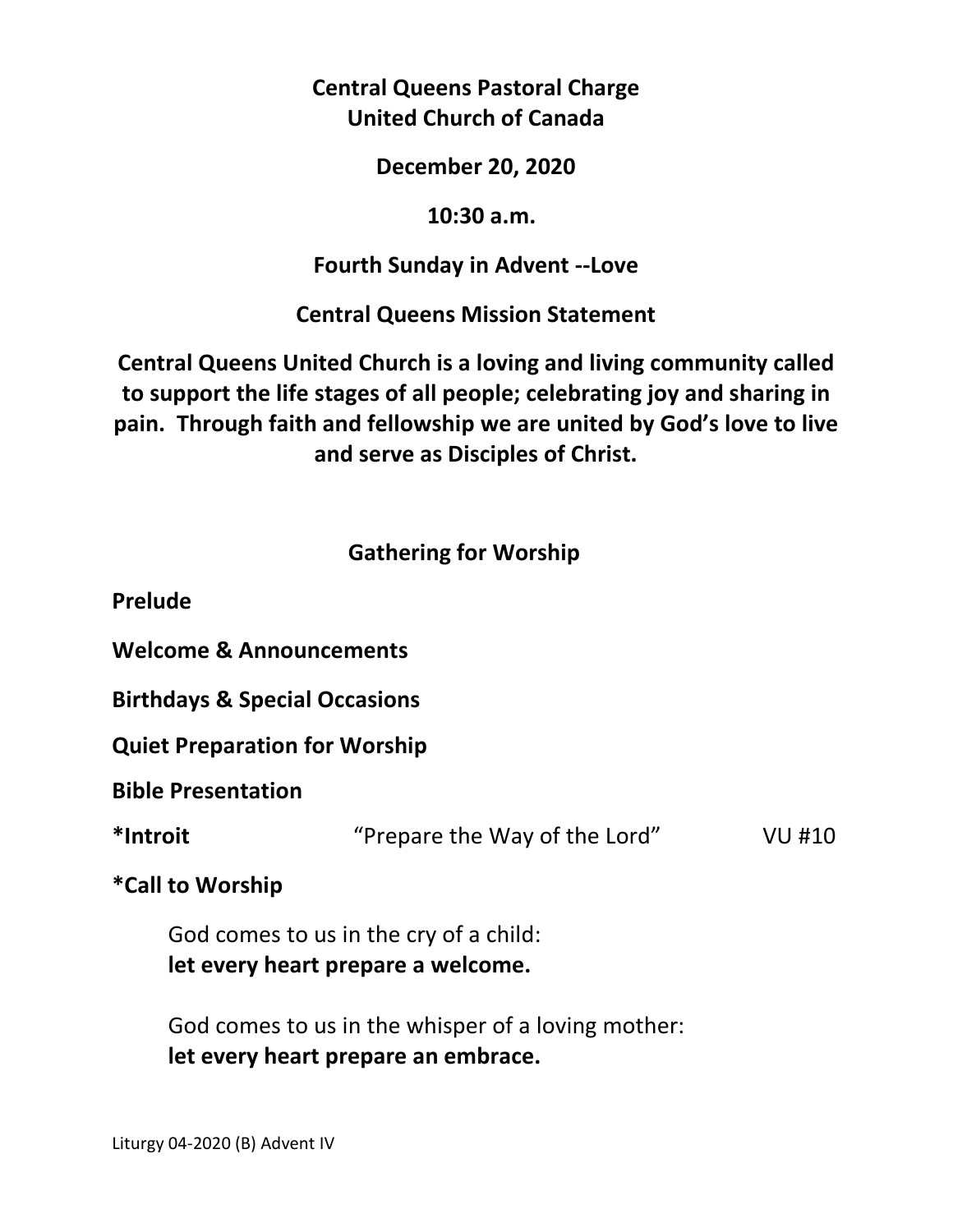God comes to us, abides in us:  **let every heart prepare to receive the Christ.** 

Let us worship the God who has come, who is here and who will come again.

## **Advent Candle Lighting -- LOVE**

- Voice 1 Let your light shine. Let your spirit soar. Throw open your mind. Hand over your heart. Here it comes - love!
- Voice 2 It shines in the darkness. It sings in the shadows. It will not cower and cannot be contained.
- Voice 1 It was the hope of the saints, the call of the prophets. It was the fire in the belly of the Baptist and the courage of mother Mary.
- Voice 2 Lamp in the shadow, beacon on the hill, star in the night sky. Love, you lead us home.

#### *Four Candles are lit*

Voice 1 On this fourth Sunday of Advent, we light a candle for love.

## **We light a candle for love. May it light the way.**

| *Hymn | <b>Come Touch Our Hearts</b> | VU #12 |
|-------|------------------------------|--------|
|       |                              |        |

#### **Prayer of Approach**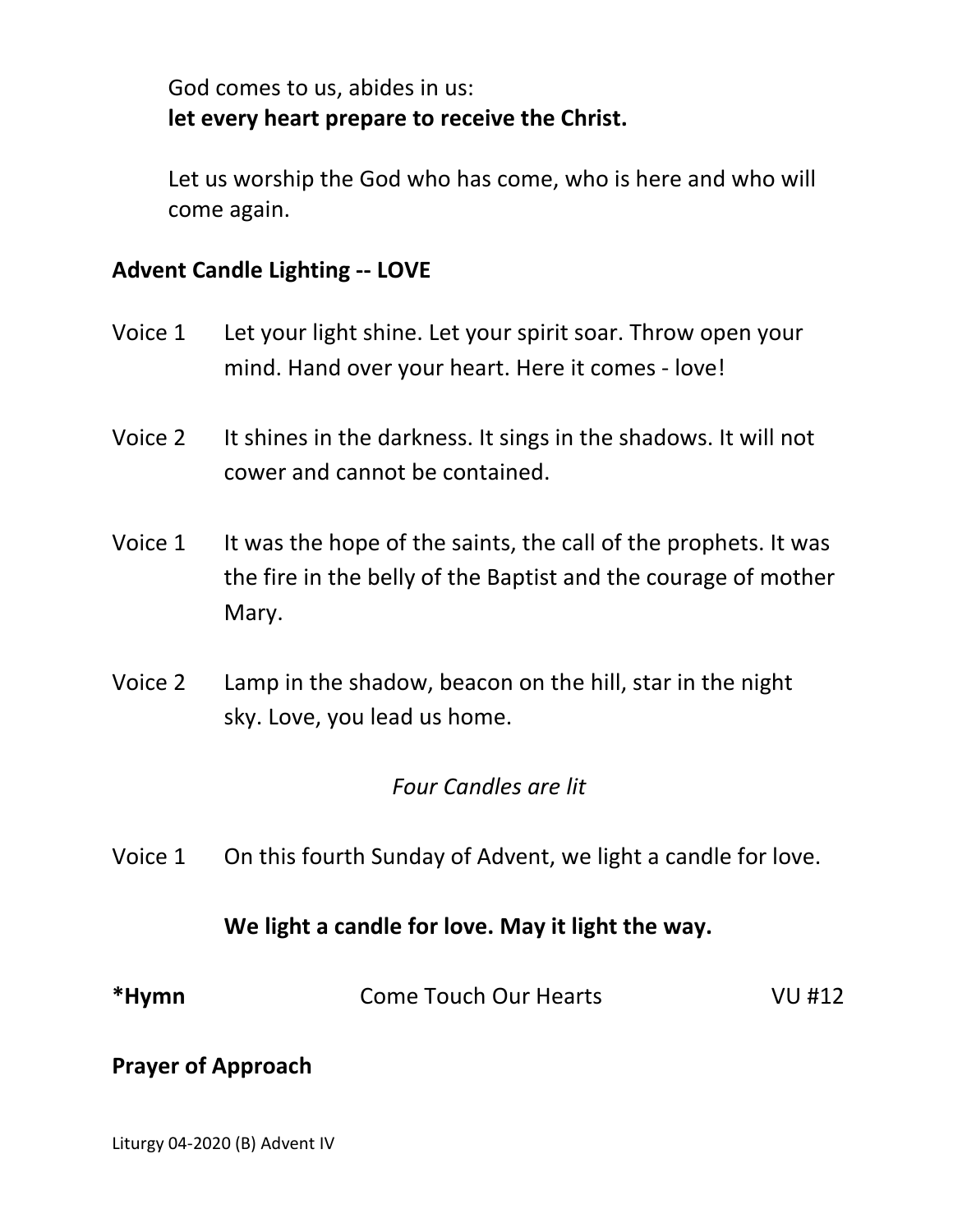**O wondrous God,** 

 **send your Messenger to us today with a word of grace.** 

 **If we are fearful, move us to confidence.** 

 **If we are weary, offer us rest.** 

 **If we are empty, fill us with hope. We have been searching for you from far away; let us find you at home in our midst, changing hearts and minds urging us to join your work of love. We pray in the name of the One who is coming, Jesus, the Christ.** 

With Jesus, we share in the ancient prayer…

### **Lord's Prayer**

**Our Father, who art in heaven, hallowed be thy name. Thy Kingdom come, thy will be done on earth, as it is in heaven. Give us this day our daily bread; and forgive us our trespasses, as we forgive those who trespass against us; and lead us not into temptation, but deliver us from evil. For thine is the kingdom, the power, and the glory, for ever and ever. Amen.** 

| Song of Mary | Luke 1:47-55         | VU #898-899 |
|--------------|----------------------|-------------|
| *Hymn        | "What Child is This" | VU #74      |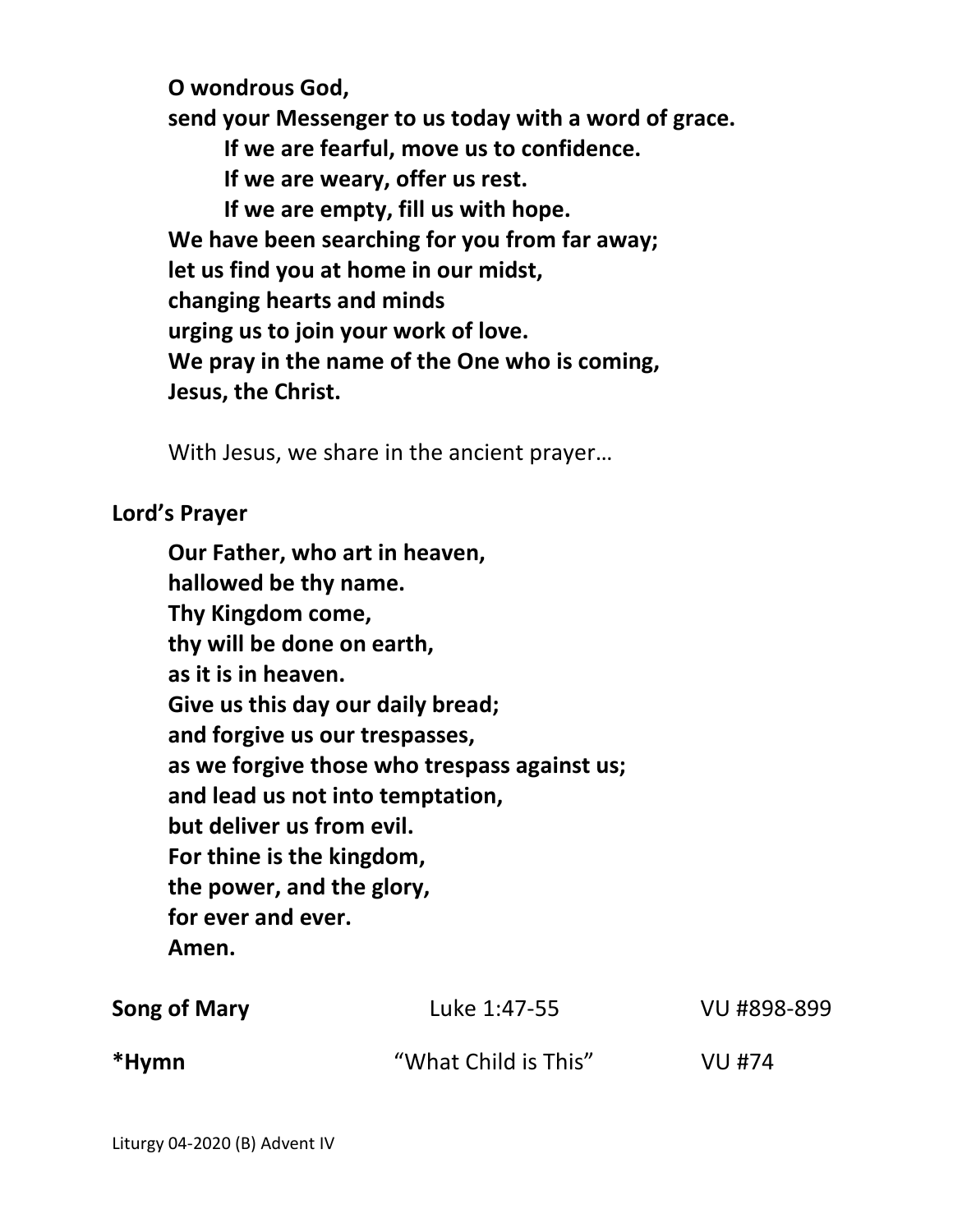# **All God's Children**

## **Call to Confession**

#### **Prayer of Confession**

**O Holy One, we call to you and name you as eternal, ever present, and boundless in love. Yet there are times, O God, when we fail to recognize you in the dailyness of our lives. Sometimes shame clenches tightly around our hearts, and we hide our true feelings. Sometimes fear makes us small, and we miss the chance to speak from our strength. Sometimes doubt invades our hopefulness, and we degrade our own wisdom.** 

#### **Assurance of God's Love**

 Holy God, in the daily round from sunrise to sunset, remind us again of your holy presence hovering near us and in us. Free us from shame and self-doubt. Help us to see you in the moment by-moment possibilities to live honestly, to act courageously and to speak from our wisdom. Amen.

## **Presentation of Our Gifts**

#### **Offertory Invitation**

The fourth Sunday in Advent celebrates God's gift of love. At this time of year, we give gifts to express our love. So let our offering today be a sign of your love for God and those in God's world who need our love to brighten dark days and difficult times.

| <b>Offertory</b> | "In the Bleak Midwinter" | VU #55v. 4 |
|------------------|--------------------------|------------|
|------------------|--------------------------|------------|

# **\*Presentation of Offering**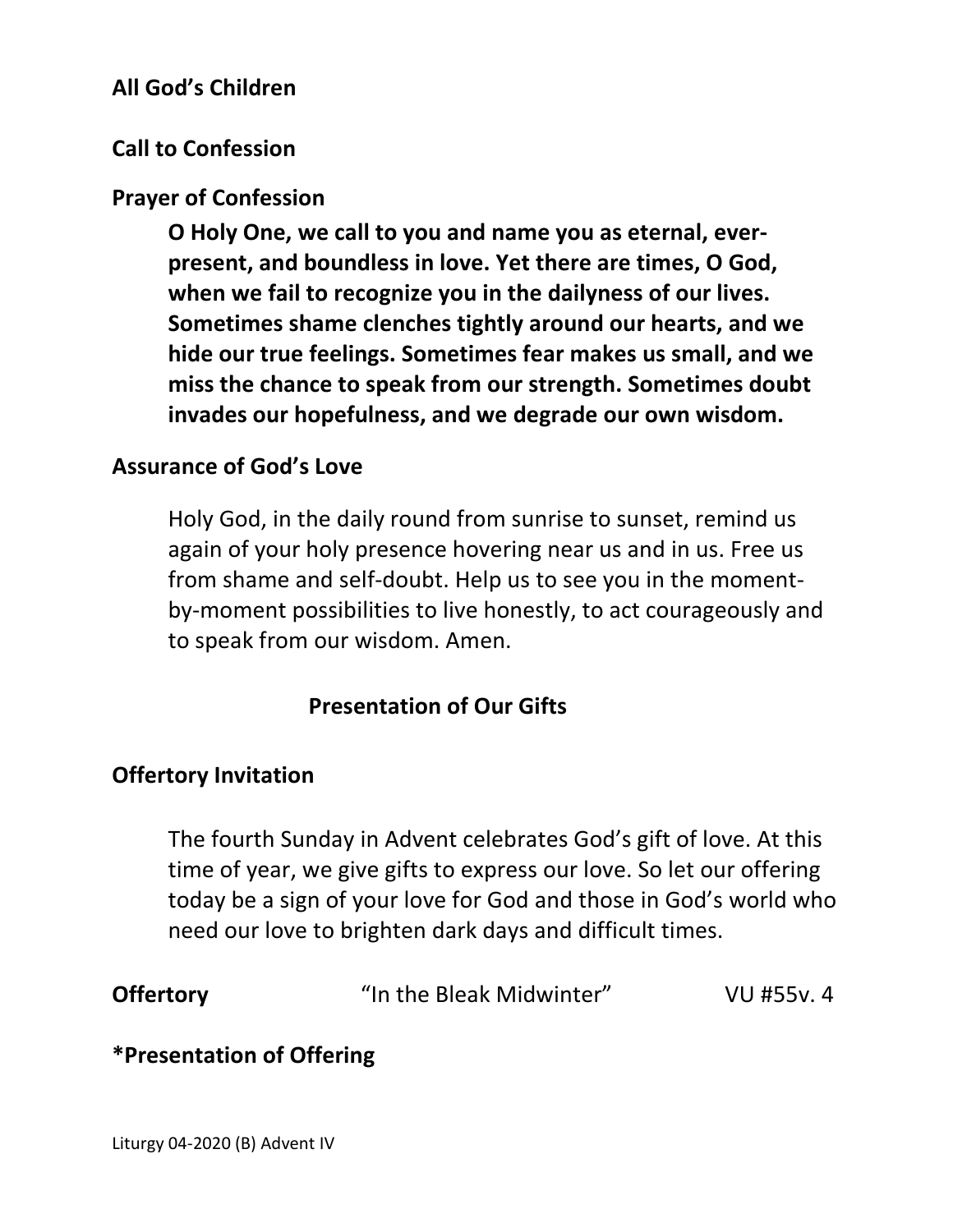# **\*Offertory Prayer**

**God of love and joy, God of peace and hope, we are so grateful for these Advent gifts. They bring comfort and courage even in the most challenging times. Receive our gifts as tokens of our love. Bless them with your grace so that they will bring love to those who need it. Bless our lives, too, so we will shine with your love, blessing others in the name of Jesus, our friend and Guide. Amen.** 

# **Listening for the Word**

# **2 Samuel 7:1-11, 16**

Now when the king was settled in his house, and the LORD had given him rest from all his enemies around him, the king said to the prophet Nathan, "See now, I am living in a house of cedar, but the ark of God stays in a tent." Nathan said to the king, "Go, do all that you have in mind; for the LORD is with you."

 But that same night the word of the LORD came to Nathan: Go and tell my servant David: Thus says the LORD: Are you the one to build me a house to live in? I have not lived in a house since the day I brought up the people of Israel from Egypt to this day, but I have been moving about in a tent and a tabernacle. Wherever I have moved about among all the people of Israel, did I ever speak a word with any of the tribal leaders of Israel, whom I commanded to shepherd my people Israel, saying, "Why have you not built me a house of cedar?" Now therefore thus you shall say to my servant David: Thus says the LORD of hosts: I took you from the pasture, from following the sheep to be prince over my people Israel; and I have been with you wherever you went, and have cut off all your enemies from before you;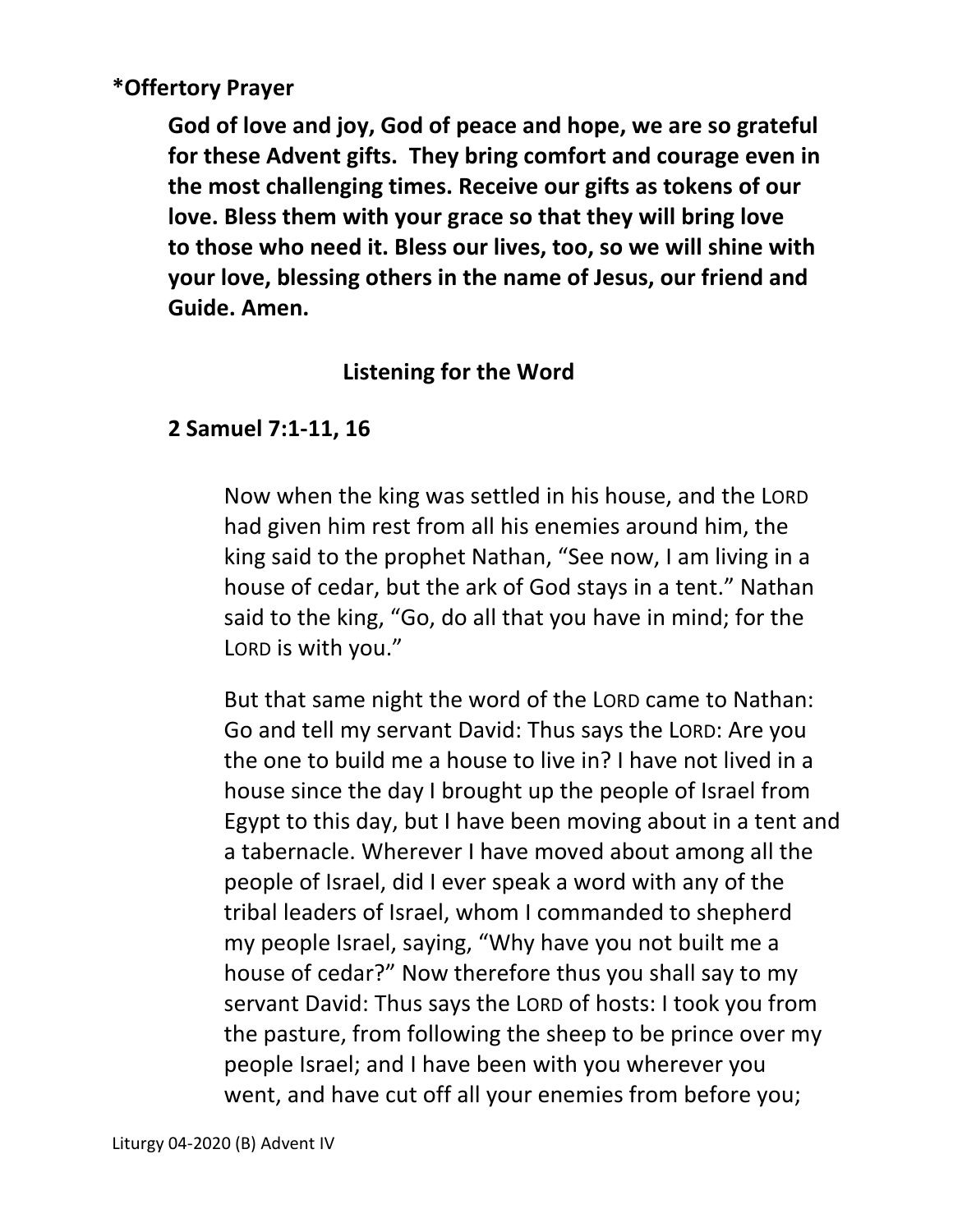and I will make for you a great name, like the name of the great ones of the earth. And I will appoint a place for my people Israel and will plant them, so that they may live in their own place, and be disturbed no more; and evildoers shall afflict them no more, as formerly, from the time that I appointed judges over my people Israel; and I will give you rest from all your enemies. Moreover the LORD declares to you that the LORD will make you a house.

 Your house and your kingdom shall be made sure forever before me; your throne shall be established forever.

#### **Luke 1:26-38**

In the sixth month the angel Gabriel was sent by God to a town in Galilee called Nazareth, to a virgin engaged to a man whose name was Joseph, of the house of David. The virgin's name was Mary. And he came to her and said, "Greetings, favoured one! The Lord is with you." But she was much perplexed by his words and pondered what sort of greeting this might be. The angel said to her, "Do not be afraid, Mary, for you have found favour with God. And now, you will conceive in your womb and bear a son, and you will name him Jesus. He will be great, and will be called the Son of the Most High, and the Lord God will give to him the throne of his ancestor David. He will reign over the house of Jacob forever, and of his kingdom there will be no end." Mary said to the angel, "How can this be, since I am a virgin?" The angel said to her, "The Holy Spirit will come upon you, and the power of the Most High will overshadow you; therefore the child to be born will be holy; he will be called Son of God. And now, your relative Elizabeth in her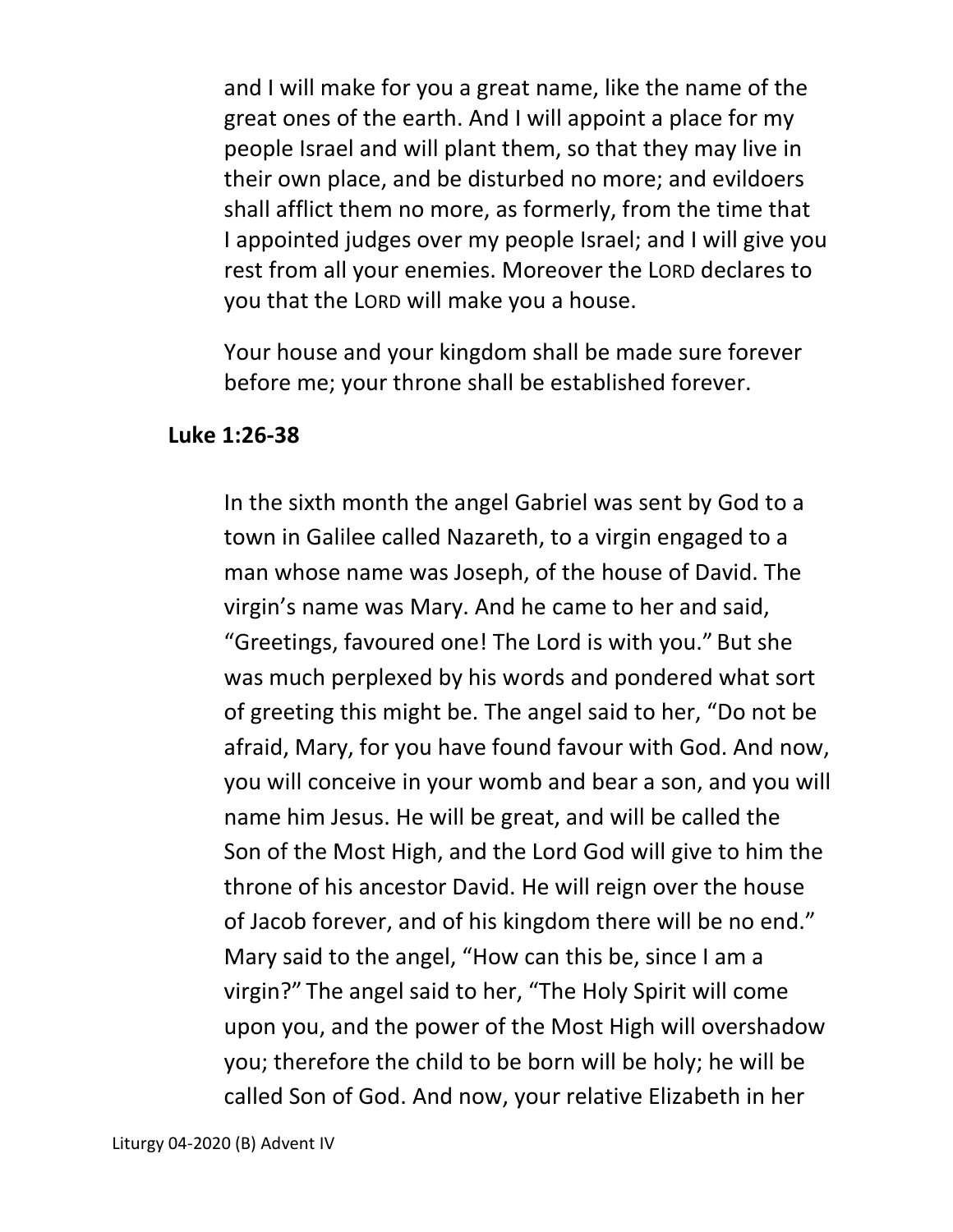old age has also conceived a son; and this is the sixth month for her who was said to be barren. For nothing will be impossible with God." Then Mary said, "Here am I, the servant of the Lord; let it be with me according to your word." Then the angel departed from her.

## **Anthem**

#### **Sermon**

### **Pastoral Prayer**

Spirit of Hope,

whenever the world seems confusing and bleak,

 you pierce the darkness with light, bringing hope and vision for the way ahead.

This has been a difficult and confusing year of pandemic,

 and so we thank you for lessons learned and changes of heart, for new discoveries and hope restored.

 As nature around us prepares for the long sleep of winter, we pray for those who are ill or dying,

and for those who are bereaved or feel any burden of loss.

# *silence is kept*

 O God, reach out to all of us in Christ, and give us hope for the living of these days.

O God of Peace,

 within our lives and relationships, and in communities around the world, there is conflict and antagonism, mistrust and resentment.

 We pray for all places where violence has done its worst, where cruelty and suspicion appear to win the day,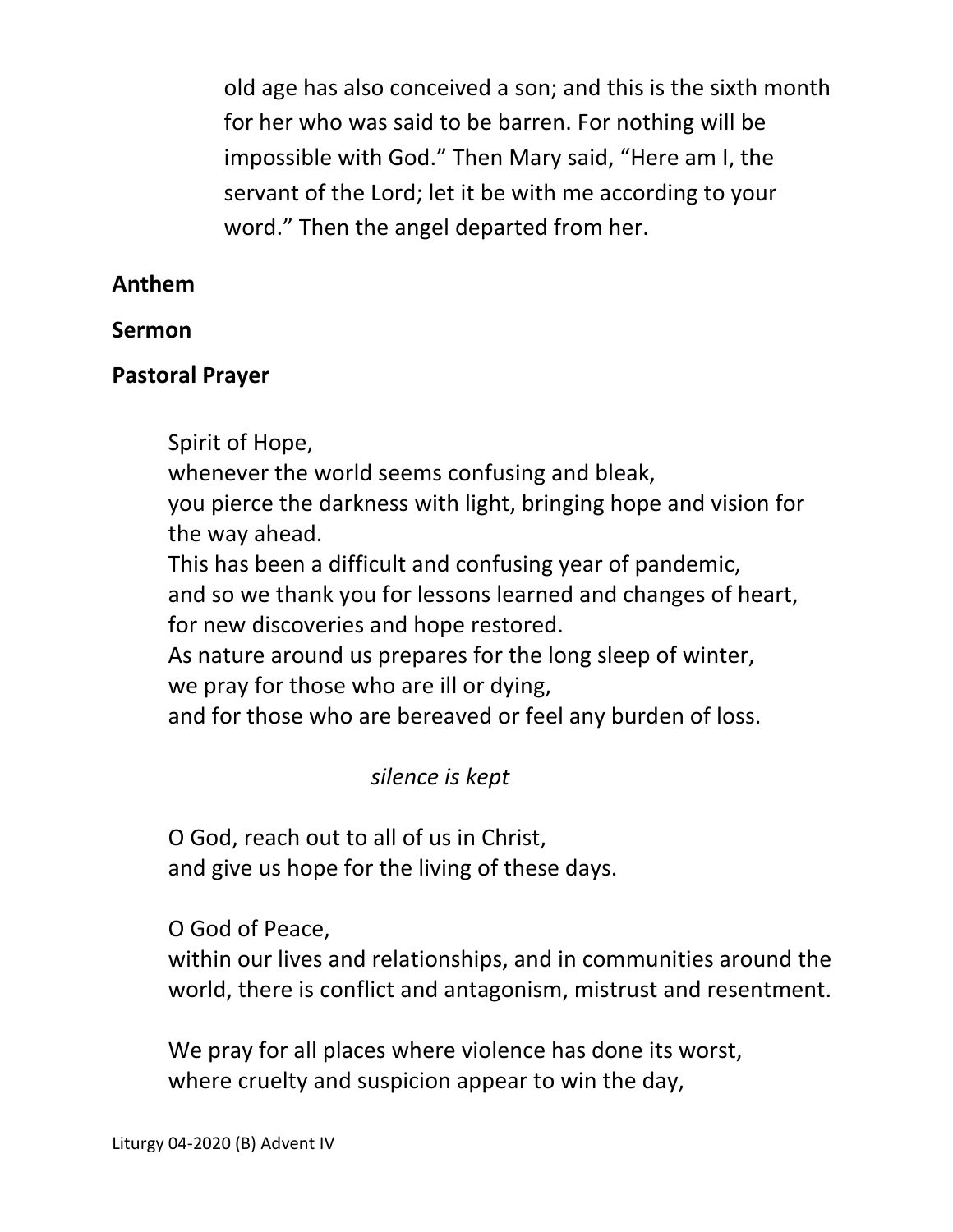and where the vulnerable live in fear and despair.

# *Silence is kept*

 O God, reach out to all of us in Christ, and give us peace in these times.

# O Creator of Joy,

 we thank you for moments of joy and celebration in our lives, for pleasure given and received,

for quiet times spent in reflection and remembering,

and for happy gatherings, even if they had to be small.

In these colder, darker days,

 we remember those who feel left out or neglected, those who have found the months of pandemic restrictions a heavy burden, and those we find difficult to love, even at a distance.

# *Silence is kept*

 Be their light and their warmth, O God, reach out to all of us in Christ, and give us joy to share in the days ahead.

O Love Come Down at Christmas,

 you call us to live in communion with you and one another. You form us into families, circles of friendship and communities. Today we pray for our family members, whether we're close or estranged, for our friends, whether nearby or far away, and for neighbours who share our community, like minded or not.

# *Silence is kept*

 Help us express both our love and concern in gentle words and kind actions. O God, reach out to all of us in Christ,